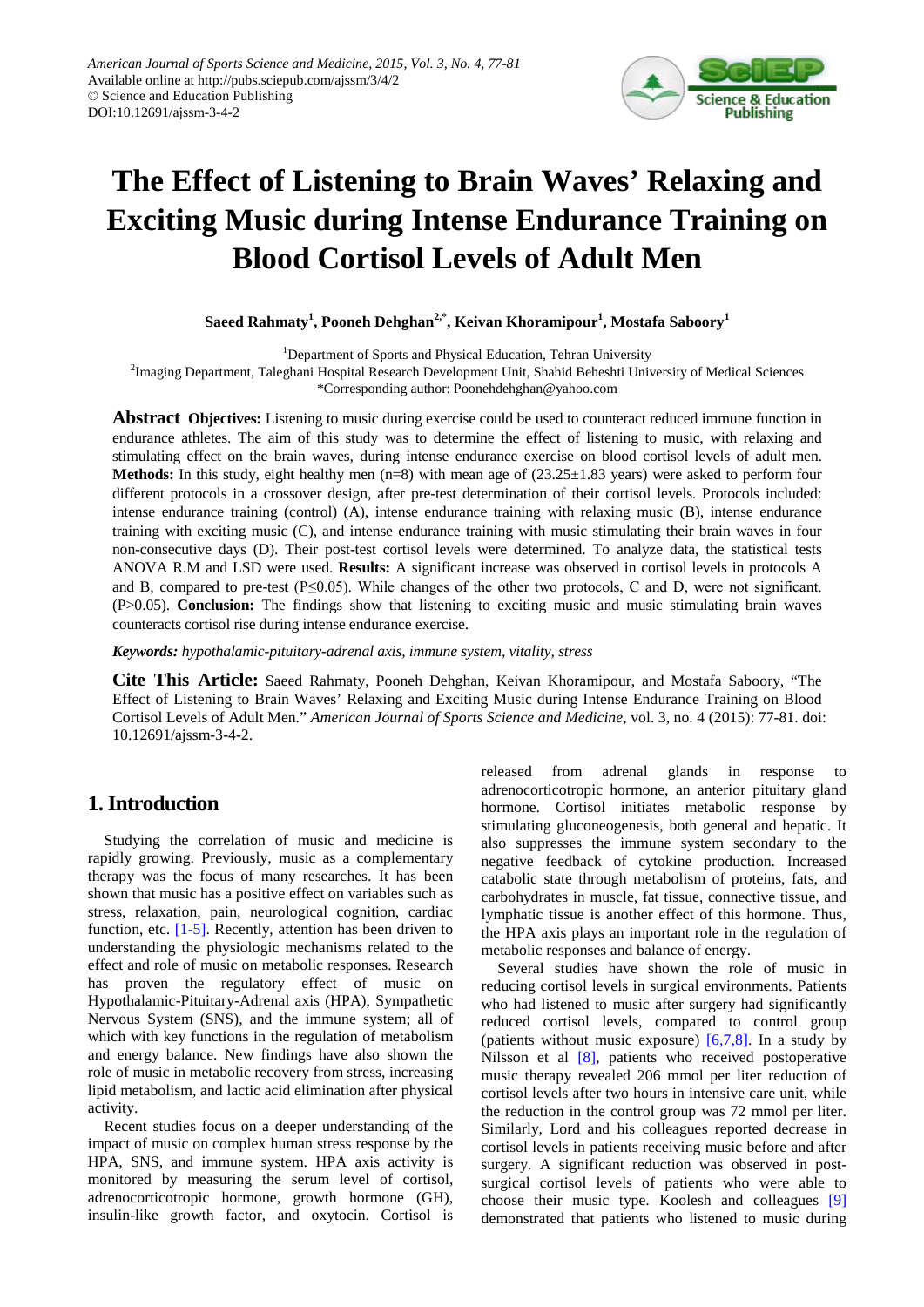surgery had lower cortisol levels than patients who received no such intervention. In another study, performed to determine the relaxing effect of peaceful music after stressful work, salivary cortisol ceased to increase in the group who listened to music, while its' increment continued for 30 minutes in the control group [\[10\].](#page-3-4) Hajizadeh and colleagues [\[11\]](#page-3-5) found that cortisol levels in a group of patients who had music intervention during surgery did not increase, unlike the other groups. Foucault and Yamashita [\[12\]](#page-3-6) also concluded that regardless of the gender differences, listening to music for thirty minutes reduces levels of cortisol in saliva.

Endurance training leads to cortisol secretion, which can reduce the number and function of white blood cells [\[13\].](#page-3-7) Stressful situations such as intense training, long training sessions, attending athletic competitions, low carbohydrate food intake, and carbohydrate deprivation during training, or lack of adequate sleep are all factors that can increase cortisol levels [\[14\].](#page-3-8) Cortisol affects the late leukocytosis (neutrophilia) induced by physical activity [\[15,16\].](#page-3-9) Neutrophilia is often caused by increased neutrophil release from bone marrow [\[17,18\]](#page-4-0) also reduced neutrophil outflow from the blood, however, some believe that release of the attached leukocytes is considered the most important mechanism of neutrophilia induced by glucocorticoids [\[19\].](#page-4-1) During short-term exercise activity, if the intensity exceeds 60 to 70% of maximal oxygen uptake, concentrations of plasma cortisol increase [\[15,20\],](#page-3-9) while intensities lower than 50% of maximal oxygen uptake decrease cortisol concentrations [\[20\].](#page-4-2) Long-term activity, also, increases cortisol concentrations, as it increases gluconeogenesis and maintains blood glucose concentrations.

Intense athletic activities reduce the innate immune cell function and increases secretion of cortisol. Physiological concentration of cortisol improves the immune system function, while high physiological concentrations suppress the immune system. Intravenous administration of a small amount of cortisol decreases lymphocytes by inhibiting the entry of lymphocytes to the blood and facilitates the movement of lymphocytes into the tissue [\[21\].](#page-4-3) Long-term exercise increases plasma cortisol levels and depletes neutrophil storage of the bone marrow. The individual uses bone marrow neutrophil storage during endurance training faster than a normal person, thus neutropenia is common in endurance athletes.

Due to the influence of music on reducing levels of the blood's cortisol and also increase of this hormone during long-term and intense exercises and its harmful effects on reducing the number of bone marrow's neutrophils and immune system suppression, it is theoretically expressed whether music can reduce the stress on the immune system during long-term and intense activity by reducing plasma levels of cortisol.

Stressful situations, physically and mentally, lead to high plasma concentrations of cortisol with suppressive effect of this hormone on immune system. On the other hand it has been shown that music could balance the incremental elevation of plasma cortisol level, theoretically counteracting its' detrimental effect on the immune system in athletes. In this study we tried to prove this theory while trying to understand whether different kinds of music had the same effect or not.

# **2. Materials and Methods**

The current study is a developmental quasiexperimental cross design study. Researchers have compared changes of independent variables on the dependent variables in post-test stage of four groups of physical activity (control), physical activity with relaxing music (relaxing), physical activity with exciting music (exciting), physical activity with music stimulating brain waves (brain wave exciting).

After preliminary studies, sampling, determining the intervention group, determining and providing research data collection tool, a sample of eight students of Khwarizmi Sports University of Karaj entered the study. Subjects characteristics are presented in [Table 1.](#page-1-0)

|            |         |           | Table 1. characteristics of subject's $(N=8)$ |  |
|------------|---------|-----------|-----------------------------------------------|--|
| Statistics | ------- | <b>CD</b> | --- <i>-----------</i>                        |  |

<span id="page-1-0"></span>

| $\sim$ plausules<br><b>Index</b> | mean  | <b>SD</b> | maximum | <b>Minimum</b> |
|----------------------------------|-------|-----------|---------|----------------|
| age                              | 23/25 | 1/83      | 26      | 21             |
| height                           | 179/5 | 7/03      | 190     | 170            |
| weight                           | 75/25 | 6/36      | 92      | 71             |

Participants were advised to sleep six to eight hours the night before the test exercise. In addition, they were asked to drink plenty of liquids 24 hours before the test exercise and avoid eating, smoking, and taking caffeine three hours before the exercise. Required trainings for the test exercise were explained to them. Then, before the exercise protocol (exercise protocol is described below), blood samples were taken from volunteers to determine their pre-test cortisol levels and all participants underwent four intense endurance training protocols in non-consecutive days as following: control group, physical activity with relaxing music, physical activity with exciting music, and physical activity with music stimulating brain waves and their blood samples were taken after each exercise protocol. The interval of each exercise was one week. All participants were meanwhile released from daily pressures and stress by 15 minutes listening to Brain Refresher music before the exercise protocol. Subjects listened to music for 15 minutes before the test also during exercise the music was played continuously.

The Repeated High-Intensity Endurance Test (RHIET) test was used as the training protocol; the executive model includes eight cones placed in two rows of fours with two meters distance between each two four-rows and five meters distance between each cone in rows of four. Each participant started test with the "start" command, ran and returned the first five meters from cone A to B and then again from cone A to C, which is ten meters, and finally, from cone A to D, which is 15 meters. They ran a total distance of 60 meters (two five meters, two ten meters, plus two fifteen meters) in 30 seconds. Each participant must complete the test six times without break in a period of 30 seconds that ultimately makes the total test time 180 seconds (three minutes). If any participant ran sooner than 30 seconds during the test, he should wait and begin the next stage after 30 seconds. The test is repeated with the total time of three minutes several times. The time in each repetition of the test: 30 seconds, the distance in each repetition of the test: 60 meters, the time period of each test: 180 seconds (6 repetitions of 30 seconds), the rest time between each period of the test (rest time between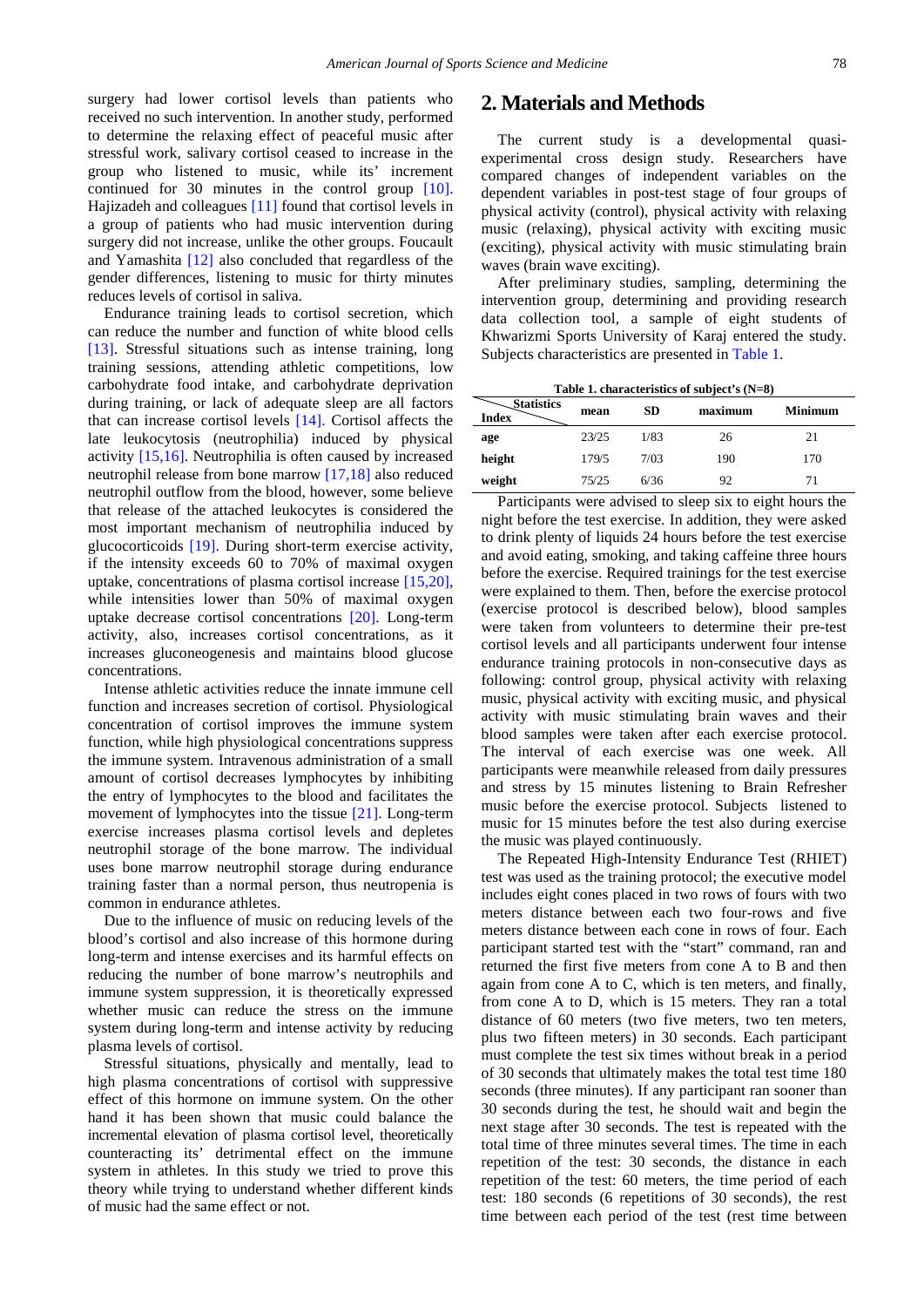#### **2.1. Blood Sampling**

Before the training protocol and after 12 hours of fasting, 5 mL blood was taken from the right antecubital vein of each subject in the sitting position and at rest to determine the baseline cortisol level. After activity, another blood sample was taken to evaluate cortisol level. Blood was centrifuged for 10 minutes at 3000 rpm and the serum was separated. The isolated blood serum samples were kept in the freezer at −80°C. ELISA kits (Biospes Company, China) were used to measure cortisol level.

#### **2.2. Statistical Methods**

To analyze the data, descriptive and inferential statistical methods were used. Descriptive statistics was used for mean, standard deviation, distribution, graphs, and tables and for testing research hypotheses, analysis of variance with repeated measure (ANOVA R.M) was used. As each of the four groups underwent all four training types in non-consecutive days, according to the crossover type of study, there was no need to synchronize the groups. But normal distribution of data was evaluated through

Kolmogorov-Smirnov test and as data distribution was normal, parametric tests were used. Decision measurement about all of the variables was within the alpha level of five hundredths (P<0.05). To draw charts, Excel 2013 Software and to calculate mean, standard deviation, and repeated measurements of variance SPSS 21 was used.

## **3. Results**

The inter-group results showed that the exciting music group (during physical activity) and brain waves stimulating music group (during physical activity) revealed no statistically significant change in cortisol compared to preactivity (P<0.05), but relaxing music group (during physical activity) and control group (only physical activity) had increased cortisol level (Figure 1). The betweengroups results are shown in [Table 2,](#page-2-0) demonstrating significant difference in cortisol levels between exciting music group (during physical activity) and brain waves stimulating music (during physical activity), compared to relaxing music group (during physical activity) and control group (only physical activity)  $(P<0.05)$  and these two groups had no increased cortisol levels than preactivity, compared with relaxing music (during physical activity) and control group (during physical activity). For the coupled comparison of mean variables, LSD test was used. [Table 2](#page-2-0) presents the results of the statistical analysis.

**Table 2. Coupled comparison of mean differences of blood cortisol levels in different groups**

<span id="page-2-0"></span>

| Between-group comparison                           | Inferential statistics                                   | Differences in means | Standard deviation | P value      |
|----------------------------------------------------|----------------------------------------------------------|----------------------|--------------------|--------------|
| Control group (only physical<br>activity)          | relaxing music group (during physical activity)          | 18/708               | 19/275             | 0. / 364     |
|                                                    | exciting music group (during physical activity)          | 88/528               | 14/474             | 0/016        |
|                                                    | brain waves stimulating music (during physical activity) | 80/474               | 15/279             | 0/027        |
| relaxing music group (during<br>physical activity) | exciting music group (during physical activity)          | 69/820               | 23/160             | $0/02 \star$ |
|                                                    | brain waves stimulating music (during physical activity) | 61/766               | 13/146             | 0/036        |
| exciting music group (during<br>physical activity) | brain waves stimulating music (during physical activity) | 8/054                | 15/251             | 0/614        |

 $\star$ : Significant difference between groups by coupled comparison (p<0.05).



**Figure 1.** Between-group comparison of blood cortisol levels' variation

\*: No change in cortisol amount, compared to pre-activity in the exciting music group and brain waves stimulating music, compared to control and relaxing music groups (p<0.05).

# **4. Discussion and Conclusion**

The results of the current study represent a huge increase in blood cortisol levels after exercise in the control group (those who did not listen to any music) and relaxing music group (the group listening to relaxing music during intense endurance exercise), while less increase was observed in the groups listening to exciting music and brain waves stimulating music, compared tocontrol and relaxing groups. Also, the increase in blood cortisol concentrations after intense endurance training was insignificant in exciting music and brain waves stimulating music groups, which indicates minor increase in cortisol levels than pre-test values. While, significant difference was observed between cortisol levels of control and relaxing music groups than pre-test values. Although the participants had listened to music during intense endurance training in three groups, exciting music and brain waves stimulating music were more effective in preventing severe increase in blood cortisol after intense endurance training. Unfortunately, there is no similar research on the effects of music on blood cortisol levels during intense endurance training available, but in other areas of research (medicine, psychology, and neurology) some researches have been conducted with different training protocol, research methods, and statistical analysis. Despite the differences mentioned, we outline some studies conducted.

Gra and colleagues (1998) found that listening to relaxing music reduces blood levels of cortisol, while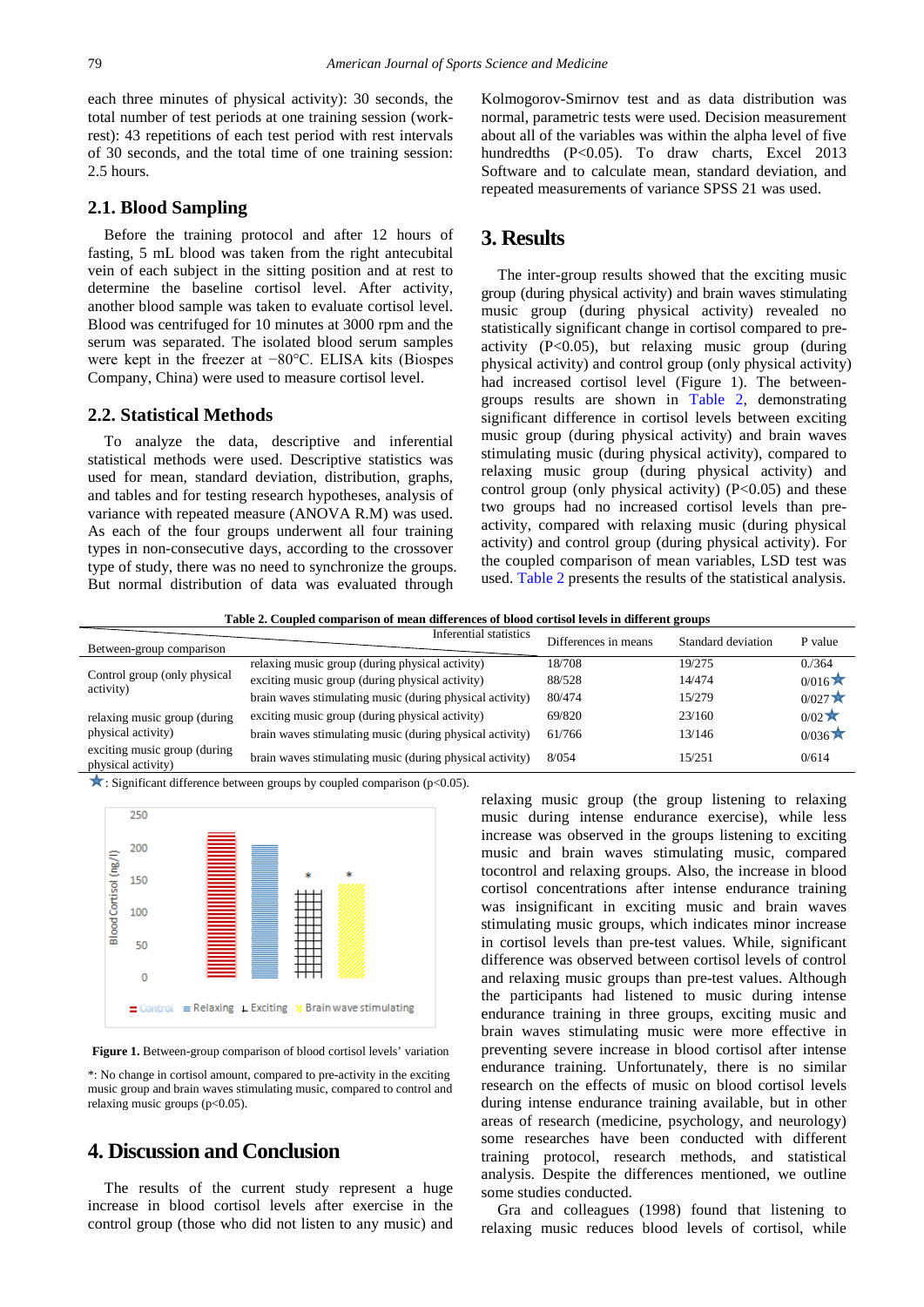exciting music increases it [\[22\],](#page-4-4) also, the study of Yamamoto et al. (2007) showed that listening to relaxing music after being placed in stressful conditions decreases blood cortisol concentrations [\[23\].](#page-4-5) The results of the current study, against Graand Yamamoto, showed significant decrease in cortisol levels immediately after intense endurance training in the group who had listened to exciting music during exercise, compared to those who had listened to relaxing music. Also Koolesh et al (2011) and Field et al (1998) reported that listening to music, regardless of the selected music tempo (fast or slow), reduces blood levels of cortisol [\[24,25\].](#page-4-6) Also Hajizadeh et al (2012) concluded in their study on three groups of patients: a)headset with music, b) headset without music, and c) without intervention that listening to music reduces the levels of cortisol and blood sugar after surgery [\[11\].](#page-3-5) Oddo et al (2003) also concluded in their study that listening to music causes less increase in cortisol levels, compared to the state of without music [\[26\].](#page-4-7) In the present study, also, listening to exciting and stimulating music during intense endurance training led to less increase in cortisol concentrations than the control and relaxing music groups immediately after exercise; this difference might be due to the different effectiveness of music types on the nervous system and hypothalamic-pituitary-adrenal axis adjustment that reduces cortisol secretion during intense endurance training.

Secretion of cortisol can be adjusted through rest, nutrition, music, and training supplements. 32 studies have examined the effect of music on hormones. Among these, 29 studies measured the amount of cortisol. Among these studies, 18 studied the effects of music on the reduction in cortisol, either actively or by recorded music. Only two studies had opposite trends, but in both studies cortisol increased less in the music group than in the control group. Ascher and colleagues (1993) found that this pattern of cortisol reflect ACTH secretion levels, reduced in the music group than the control group. When the researchers chose music for the participants, studies including cortisol have focused on the effects of relaxing music (n=11). But four studies that have assessed the effects of stimulating music have obtained different results. Movakkel and colleagues (1995) found similar decline by relaxing and stimulating music. While Yamamoto et al (2007) observed a decrease in cortisol only by relaxing music [\[23\].](#page-4-5) Also, Gra and colleagues (1998) observed increased cortisol only with stimulating music [\[22\].](#page-4-4) These results reveal the noticeable sensitivity of this hormone to stimulating music. Another variable is only assessed in .Leardi et al's study (2007), in which patients' cortisol level was investigated against the music selected by participants, which showed the maximum cortisol response to music selected by participants [\[6\].](#page-3-1) However, since this study only examined this variable with cortisol, more studies are needed to confirm these findings [\[6\].](#page-3-1) Of other hormones tested, Nilsson (2009) showed increased oxytocin, when participants were listening to relaxing music recordings [\[27\].](#page-4-8) Bateman (2001) showed increase in the proportion of dehydroepiandrosteronedion ratio to cortisol when participants had participated in the drama group [\[28\],](#page-4-9) while Conrad et al (2007) have shown reducing cortisol levels with increasing growth hormone when the participants had listened to the recorded relaxingmusic. [\[29\].](#page-4-10) When participants listened to their

own recorded music, Migneault (2004) showed increase in testosterone levels in men and decrease in women and insignificant changes in four other biological markers evaluated in this study, including cortisol, ACTH, epinephrine, and norepinephrine [\[30\].](#page-4-11) Generally, no research has studied the effect of music during intense endurance training on blood cortisol levels.

In conclusion, the current study showed that listening to exciting music and music with stimulating effect on brain waves during intense endurance training, in comparison to relaxing music or no music exposure during the same activity, can prevent blood cortisol level elevation in relation to the pretest situation. Due to the negative effects of high cortisol concentration on immune system, bone marrow storage, and other negative effects of cortisol in intense endurance training, listening to music with stimulating effect during exercise can reduce the negative effects of cortisol on the body. This effect has not been shown to appear with relaxing music.

## **References**

- <span id="page-3-0"></span>[1] Bernatzky G, Presch M, Anderson M, Panksepp J. Emotional foundations of music as a non-pharmacological pain management tool in modern medicine. Neuroscience & Biobehavioral Reviews 2011; 35(9):1989-99.
- [2] Cervellin G, Lippi G. From music-beat to heart-beat: a journey in the complex interactions between music, brain and heart. European Journal of Internal Medicine 2011; 22(4):371-4.
- [3] Nilsson U.The anxiety-and pain-reducing effects of music interventions: a systematic review. AORN journal 2008; 87: 807- 780.
- [4] THAUT MH.The future of music in therapy and medicine. Annals of the New York Academy of Sciences 2005; 1060(1):303-8.
- [5] Yehuda N.Music and stress. Journal of Adult Development 2011; 18(2):85-94.
- <span id="page-3-1"></span>[6] Leardi S, Pietroletti R, Angeloni G, Necozione S, Ranalletta G, Del Gusto B. Randomized clinical trial examining the effect of music therapy in stress response to day surgery. British journal of surgery 2007; 94(8): 943-7.
- [7] Lepage C, Drolet P, Girard M, Grenier Y, DeGagné R. Music decreases sedative requirements during spinal anesthesia. Anesthesia & Analgesia 2001; 93(4): 912-6.
- <span id="page-3-2"></span>[8] Nilsson U, Unosson M, Rawal N.Stress reduction and analgesia in patients exposed to calming music postoperatively: a randomized controlled trial. European journal of anaesthesiology 2005; 22(02): 96-102.
- <span id="page-3-3"></span>[9] Koelsch S, Fuermetz J, Sack U, Bauer K, Hohenadel M, Wiegel M, et al. Effects of music listening on cortisol levels and propofol consumption during spinal anesthesia. Frontiers in psychology  $(2011); 2.$
- <span id="page-3-4"></span>[10] Khalfa S, Bella SD, Roy M, Peretz I, Lupien SJ, Effects of relaxing music on salivary cortisol level after psychological stress. Annals of the New York Academy of Sciences 2003; 999(1):374-6.
- <span id="page-3-5"></span>[11] Hajizadeh E, Lak M, Mottahedian Tabrizi E, Movahhedi Rad S, Sahraei. H. The effect of music on the level of cortisol, blood glucose and physiological variables in patients undergoing spinal anesthesia 2012. Excli - Experimental and Clinical Sciences; Vol:11.
- <span id="page-3-6"></span>[12] Fukui H, Yamashita M.The effects of music and visual stress on testosterone and cortisol in men and women. Neuro endocrinology letters 2003; 24(3-4):173.
- <span id="page-3-7"></span>[13] Khansari DN, Murgo AJ, Faith RE. Effects of stress on the immune system. Immunology today 1990; 11:170-5.
- <span id="page-3-8"></span>[14] Gleeson M. Immune function in sport and exercise. Journal of applied physiology 2007;103(2):693-9.
- <span id="page-3-9"></span>[15] Gabriel H, Schwarz L, Steffens G, Kindermann W. Immunoregulatory Hormones, Circulating Leucocyte and Lymphocyte Subpopulations before and after Endurance Exercise of Different Intensities\*. International journal of sports medicine 1992;13(05):359-66.